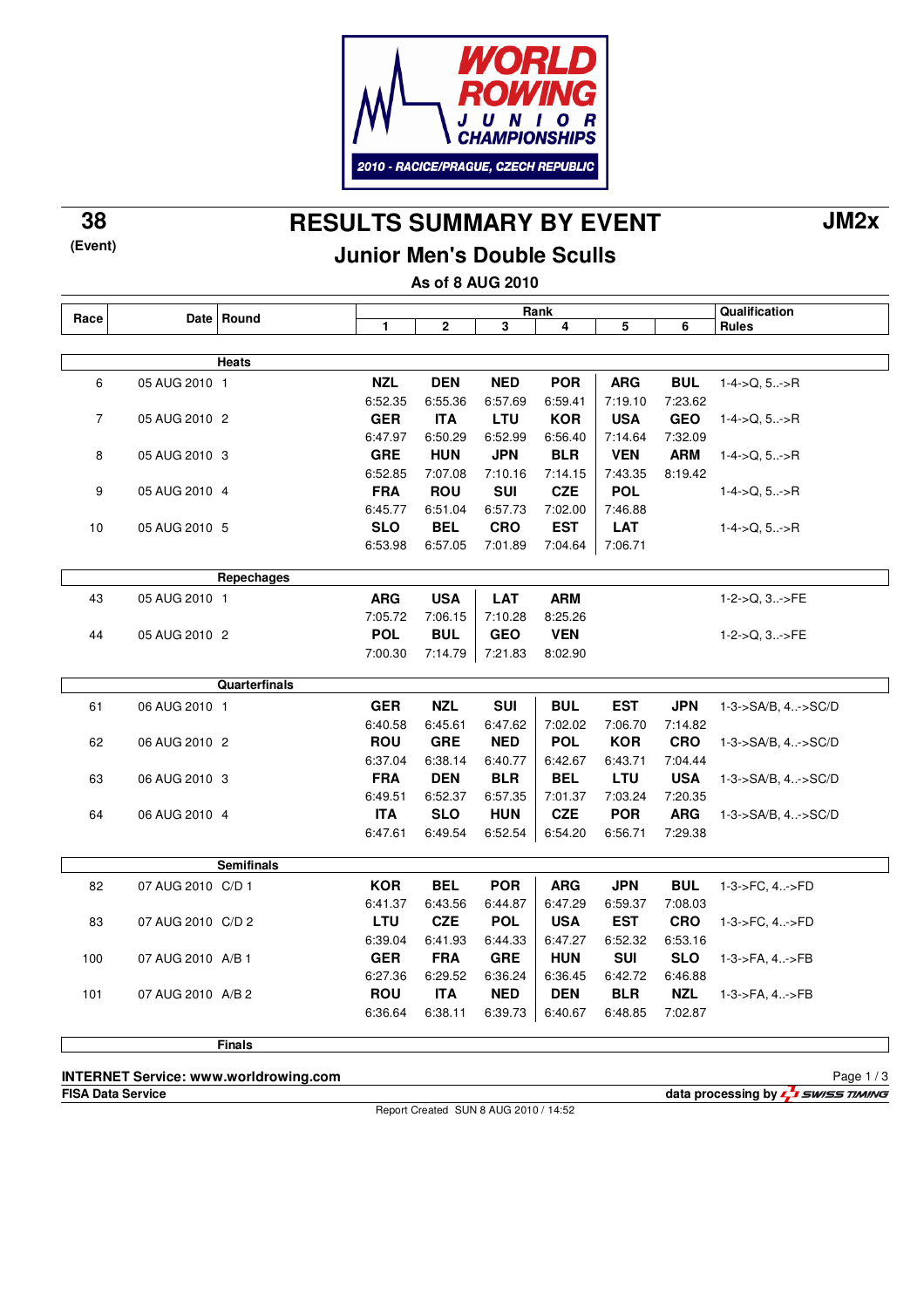

**RESULTS SUMMARY BY EVENT 38 JM2x**

### **Junior Men's Double Sculls**

**As of 8 AUG 2010**

| Rules<br>2<br>6<br>3<br>5<br>4<br><b>VEN</b><br><b>LAT</b><br><b>GEO</b><br><b>ARM</b><br>110<br>08 AUG 2010 E<br>7:03.89<br>7:22.33<br>7:37.51<br>8:15.91<br><b>USA</b><br><b>EST</b><br><b>CRO</b><br><b>ARG</b><br><b>BUL</b><br><b>JPN</b><br>114<br>08 AUG 2010 D<br>6:50.06<br>6:53.05<br>7:00.35<br>7:03.34<br>6:54.70<br>6:56.06<br><b>LTU</b><br><b>BEL</b><br><b>KOR</b><br><b>CZE</b><br><b>POL</b><br><b>POR</b><br>121<br>08 AUG 2010 C<br>6:39.60<br>6:40.83<br>6:44.10<br>6:49.95<br>6:51.01<br>6:44.12<br><b>NZL</b><br><b>SLO</b><br><b>HUN</b><br><b>SUI</b><br>128<br>08 AUG 2010 B<br><b>DEN</b><br><b>BLR</b><br>6:32.31<br>6:39.83<br>6:41.69<br>6:41.41<br>6:42.07<br>6:56.28<br><b>FRA</b><br><b>ITA</b><br><b>NED</b><br><b>GER</b><br><b>ROU</b><br>136<br><b>GRE</b><br>08 AUG 2010 A | Race | Date   Round | Rank |  |  |  |  |  | Qualification |
|------------------------------------------------------------------------------------------------------------------------------------------------------------------------------------------------------------------------------------------------------------------------------------------------------------------------------------------------------------------------------------------------------------------------------------------------------------------------------------------------------------------------------------------------------------------------------------------------------------------------------------------------------------------------------------------------------------------------------------------------------------------------------------------------------------------|------|--------------|------|--|--|--|--|--|---------------|
|                                                                                                                                                                                                                                                                                                                                                                                                                                                                                                                                                                                                                                                                                                                                                                                                                  |      |              |      |  |  |  |  |  |               |
|                                                                                                                                                                                                                                                                                                                                                                                                                                                                                                                                                                                                                                                                                                                                                                                                                  |      |              |      |  |  |  |  |  |               |
|                                                                                                                                                                                                                                                                                                                                                                                                                                                                                                                                                                                                                                                                                                                                                                                                                  |      |              |      |  |  |  |  |  |               |
|                                                                                                                                                                                                                                                                                                                                                                                                                                                                                                                                                                                                                                                                                                                                                                                                                  |      |              |      |  |  |  |  |  |               |
|                                                                                                                                                                                                                                                                                                                                                                                                                                                                                                                                                                                                                                                                                                                                                                                                                  |      |              |      |  |  |  |  |  |               |
|                                                                                                                                                                                                                                                                                                                                                                                                                                                                                                                                                                                                                                                                                                                                                                                                                  |      |              |      |  |  |  |  |  |               |
|                                                                                                                                                                                                                                                                                                                                                                                                                                                                                                                                                                                                                                                                                                                                                                                                                  |      |              |      |  |  |  |  |  |               |
|                                                                                                                                                                                                                                                                                                                                                                                                                                                                                                                                                                                                                                                                                                                                                                                                                  |      |              |      |  |  |  |  |  |               |
|                                                                                                                                                                                                                                                                                                                                                                                                                                                                                                                                                                                                                                                                                                                                                                                                                  |      |              |      |  |  |  |  |  |               |
|                                                                                                                                                                                                                                                                                                                                                                                                                                                                                                                                                                                                                                                                                                                                                                                                                  |      |              |      |  |  |  |  |  |               |
| 6:32.11<br>6:26.38<br>6:36.31<br>6:39.91<br>6:40.33<br>6.59.16                                                                                                                                                                                                                                                                                                                                                                                                                                                                                                                                                                                                                                                                                                                                                   |      |              |      |  |  |  |  |  |               |

#### **Participating Crew**

(b) THISTRUP-JOERGENSEN Oliver (s) LARSEN Mathias

(b) ANTONIS Georgios (s) GIANNAROS Spyridon

(b) ABELTINS Kristaps (s) JURGELANS Dagnis

**BEL**

**DEN**

**GRE**

**LAT**

**POR**

(b) VALSCHAERTS Jean-Benoit (s) VAN DE VELDE Levi **BLR** (b) BOKLIN Uladzimir (s) BARANOUSKI Mikhail

> **EST** (b) KOPPEL Karl (s) HILLEP Cristofer

**HUN** (b) KASZAS Kornel (s) BIRO Mark

**LTU** (b) DAMBRAUSKAS Aurimas (s) JONAITIS Arnas

**ROU** (b) LUCA Ionut (s) PIRGHIE Cristi-Ilie (b) DANEV Hristo (s) ANTOV Ivan

**BUL**

**FRA** (b) CORMERAIS Alberic (s) MARTEAU Mickael

**ITA** (b) FERRAIUOLO Emanuele (s) MARGHERI Edoardo

**NED** (b) LUKKES Bart (s) VERVOORT Bastiaan

**SLO** (b) KANDUC Jan (s) MARKOVC Jernej

**ARG** (b) MOLINA Agustin (s) HAACK Axel

**(Event)**

**CRO**

(b) DUMANIC Duje (s) SRDANOVIC Ivan

**GEO**

(b) MUKHADGVERDELI Georgi (s) BAGATURIA Archil

**JPN** (b) NAGATA Atsushi (s) YAMAMOTO Hiroto

**NZL** (b) WATTS Sean (s) BEHRENT Oliver

**SUI** (b) GMELIN Valentin (s) BASCHUNG Stephan

**KOR** (b) LEE Sangmin (s) KIM Byeongjin

(b) RIEMEKASTEN Stephan

**ARM**

**CZE** (b) MALIK David (s) MIKYSEK Martin

**GER**

(b) GRIGORYAN Tigran (s) ADAMYAN Gevorg

**POL** (b) POLOMSKI Piotr (s) HEYMANN Krzysztof

**USA** (b) RASMUSSEN Robert (s) AL-NAJI Nader

**VEN** (b) VICENT Junior

(b) MENEZES Miguel (s) VALE Leonardo

(s) GRATEROL Lewis

**FISA Data Service data processing by**  $\frac{1}{4}$  **swiss TIMING** Page 2 / 3

Report Created SUN 8 AUG 2010 / 14:52

(s) PIONTEK Timo

**INTERNET Service: www.worldrowing.com**